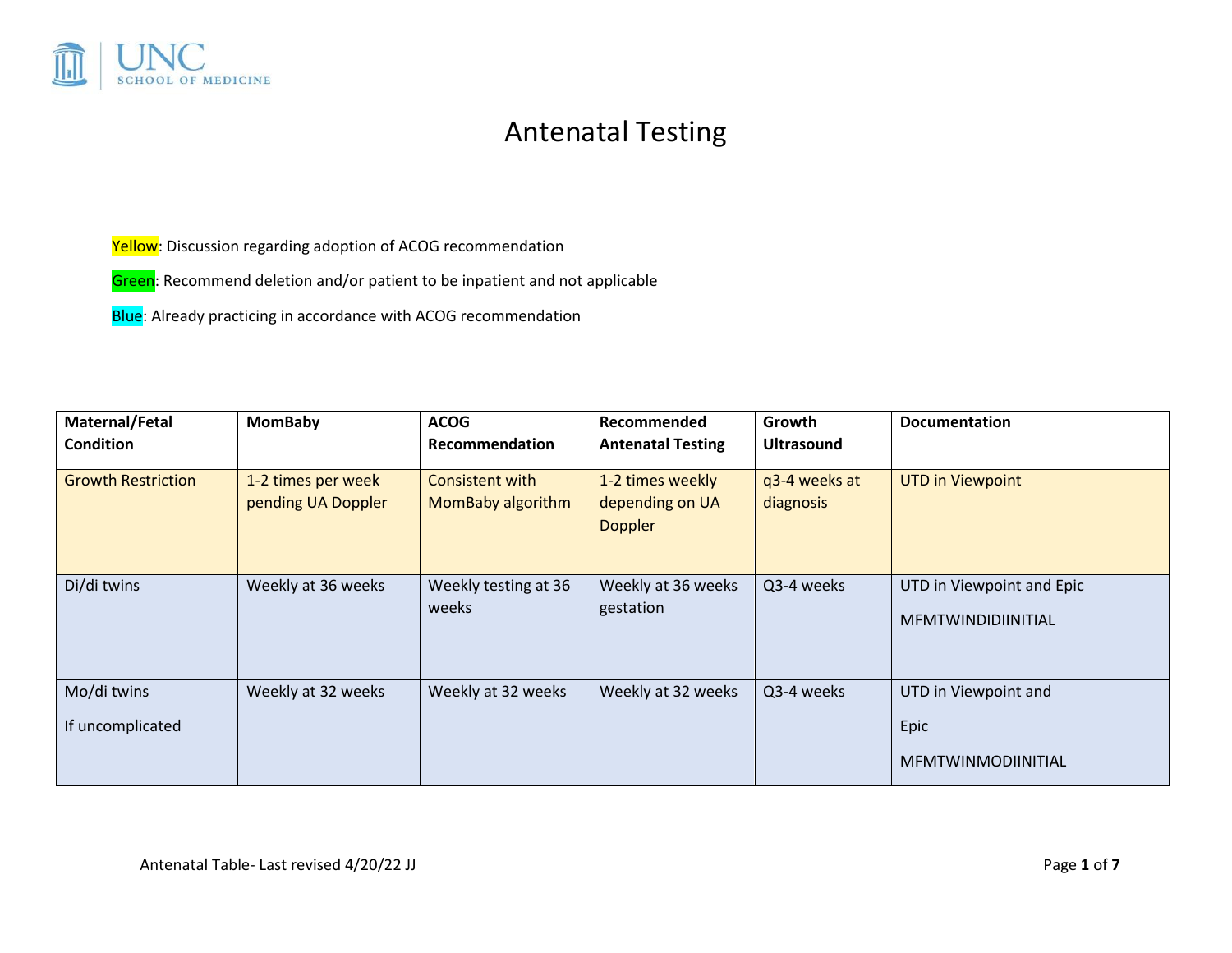| Maternal/Fetal<br><b>Condition</b>       | <b>MomBaby</b>                          | <b>ACOG</b><br>Recommendation          | Recommended<br><b>Antenatal Testing</b> | Growth<br><b>Ultrasound</b>         | <b>Documentation</b>          |
|------------------------------------------|-----------------------------------------|----------------------------------------|-----------------------------------------|-------------------------------------|-------------------------------|
|                                          |                                         |                                        |                                         |                                     |                               |
| CHTN-controlled with<br>medications      | Not available                           | Weekly at 32 weeks                     | Weekly at 32 weeks                      | Q 4 weeks from<br>28 weeks          | Epic                          |
|                                          |                                         |                                        |                                         |                                     | <b>MFMCHTNINITAP</b>          |
| CHTN- poorly<br>controlled               | Not available                           | At time of diagnosis<br>individualized | At time of diagnosis,<br>individualized | Q 3-4 weeks at<br>time of diagnosis | Same smartphrase for all CHTN |
|                                          |                                         |                                        |                                         |                                     |                               |
| Gestational                              | Not available                           | At time of diagnosis,                  | At time of diagnosis,                   | Q3-4 weeks at                       | Epic                          |
| Hypertension                             |                                         | twice weekly                           | twice weekly                            | time of diagnosis                   | <b>MFMGHTN</b>                |
|                                          |                                         |                                        |                                         |                                     |                               |
| Pre-eclampsia without<br>severe features | Not available                           | At time of diagnosis,<br>twice weekly  | At time of diagnosis,<br>twice weekly   | Q3-4 weeks at<br>time of diagnosis  | Epic MFMPREECLAMPSIAWOSF      |
|                                          |                                         |                                        |                                         |                                     |                               |
|                                          |                                         |                                        |                                         |                                     |                               |
| <b>Gestational diabetes</b>              | Weekly at 32 weeks                      | 1-2 times per week at                  | 1-2 times per week                      | Q4-6 weeks from                     | Epic                          |
| controlled on<br>medications without     | Twice weekly 36 weeks<br>until delivery | 32 weeks gestation                     | at 32 weeks<br>gestation                | 28 weeks                            | <b>MFMA2GDMRECS</b>           |
| other comorbidities                      | Last updated 4/2018                     |                                        |                                         |                                     |                               |
|                                          |                                         |                                        |                                         |                                     |                               |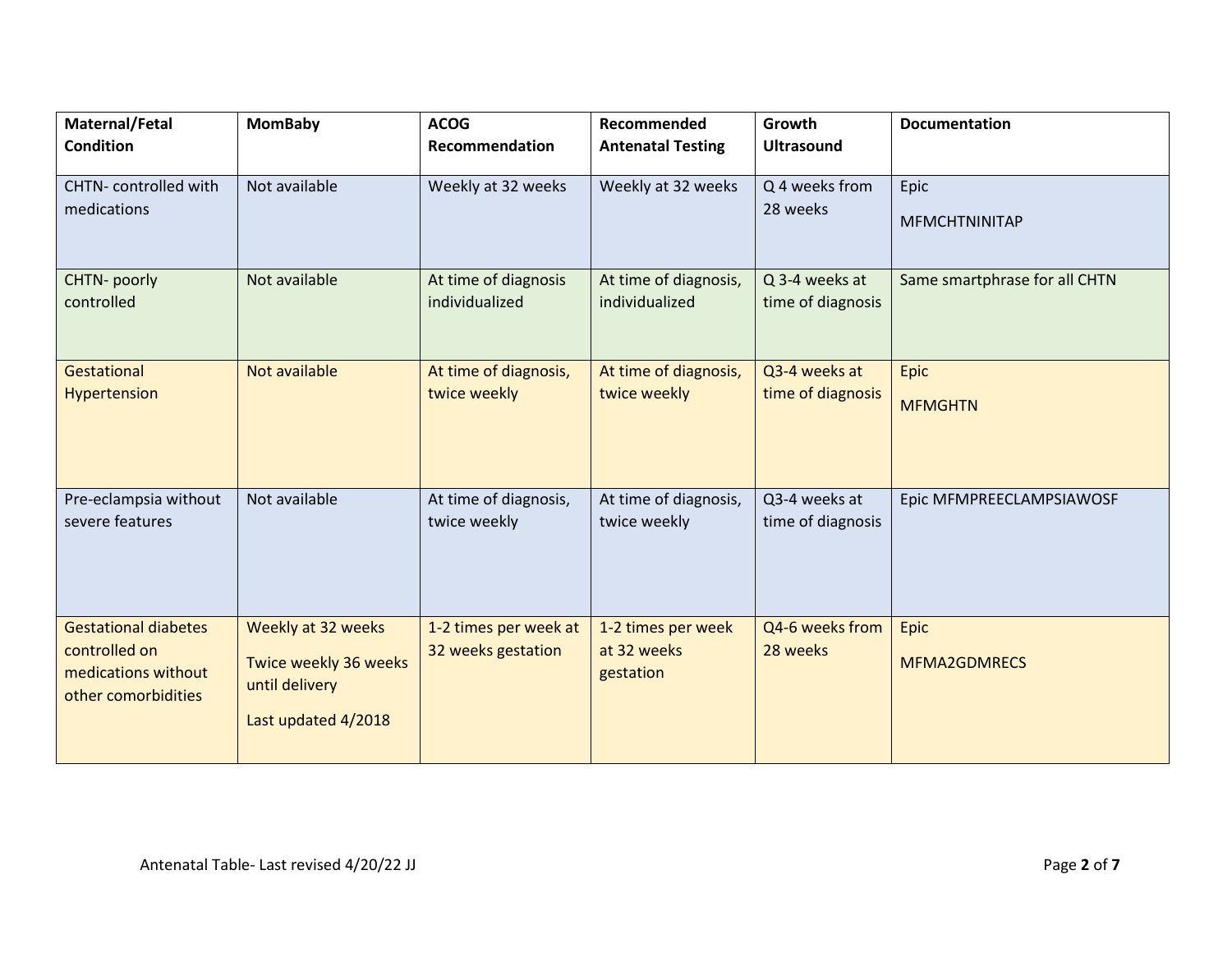| Maternal/Fetal                 | <b>MomBaby</b>        | <b>ACOG</b>           | Recommended                                 | Growth            | <b>Documentation</b>    |
|--------------------------------|-----------------------|-----------------------|---------------------------------------------|-------------------|-------------------------|
| <b>Condition</b>               |                       | Recommendation        | <b>Antenatal Testing</b>                    | <b>Ultrasound</b> |                         |
|                                |                       |                       |                                             |                   |                         |
| Gestational diabetes,          | Individualized        | Twice weekly at 32    | Twice weekly at 32                          | Q4-6 weeks from   | Epic                    |
| poorly controlled              |                       | weeks gestation       | weeks gestation,<br>individualize if        | 28 weeks          | MFMA2GDMRECS            |
|                                | Last updated 4/2018   |                       | poorly controlled                           |                   |                         |
|                                |                       |                       | prior to 32 weeks                           |                   |                         |
| <b>Pregestational diabetes</b> | Same as GDM           | Twice weekly at 32    | Twice weekly at 32                          | Q4-6 weeks from   | Epic                    |
|                                |                       | weeks gestation       | weeks gestation,                            | 28 weeks          | <b>MFMDIABINITIALAP</b> |
|                                | Last updated 4/2018   |                       | individualize if<br>poorly controlled       |                   |                         |
|                                |                       |                       | prior to 32 weeks                           |                   |                         |
| Systemic lupus                 | Not available         | Weekly at 32 weeks    | Weekly at 32 weeks                          | Q 4 weeks from    | Epic                    |
| erythematosus (SLE)            |                       | gestation             | gestation                                   | 28 weeks          | <b>MFMSLE</b>           |
|                                |                       |                       |                                             |                   |                         |
| Antiphospholipid               | Not available         | Twice weekly at 32    | Twice weekly at 32                          | Q 4 weeks from    | Epic                    |
| <b>Syndrome (APLS)</b>         |                       | weeks gestation       | weeks gestation                             | 28 weeks          | <b>MFMAPLS</b>          |
|                                |                       |                       |                                             |                   |                         |
| Sickle Cell Disease-           | Weekly at 32-34 weeks | 1-2 times per week at | <b>Recommend weekly</b>                     | Q4 weeks from     | Epic                    |
|                                | gestation             | 32 weeks gestation    | at 32 weeks, but                            | 28 weeks          | <b>MFMSICKLECELL</b>    |
|                                |                       |                       | twice weekly for                            |                   |                         |
|                                |                       |                       | patients with $> 2$<br>crises in pregnancy, |                   |                         |
|                                |                       |                       | renal dz, or                                |                   |                         |
|                                |                       |                       | transfusion                                 |                   |                         |
|                                |                       |                       | dependent                                   |                   |                         |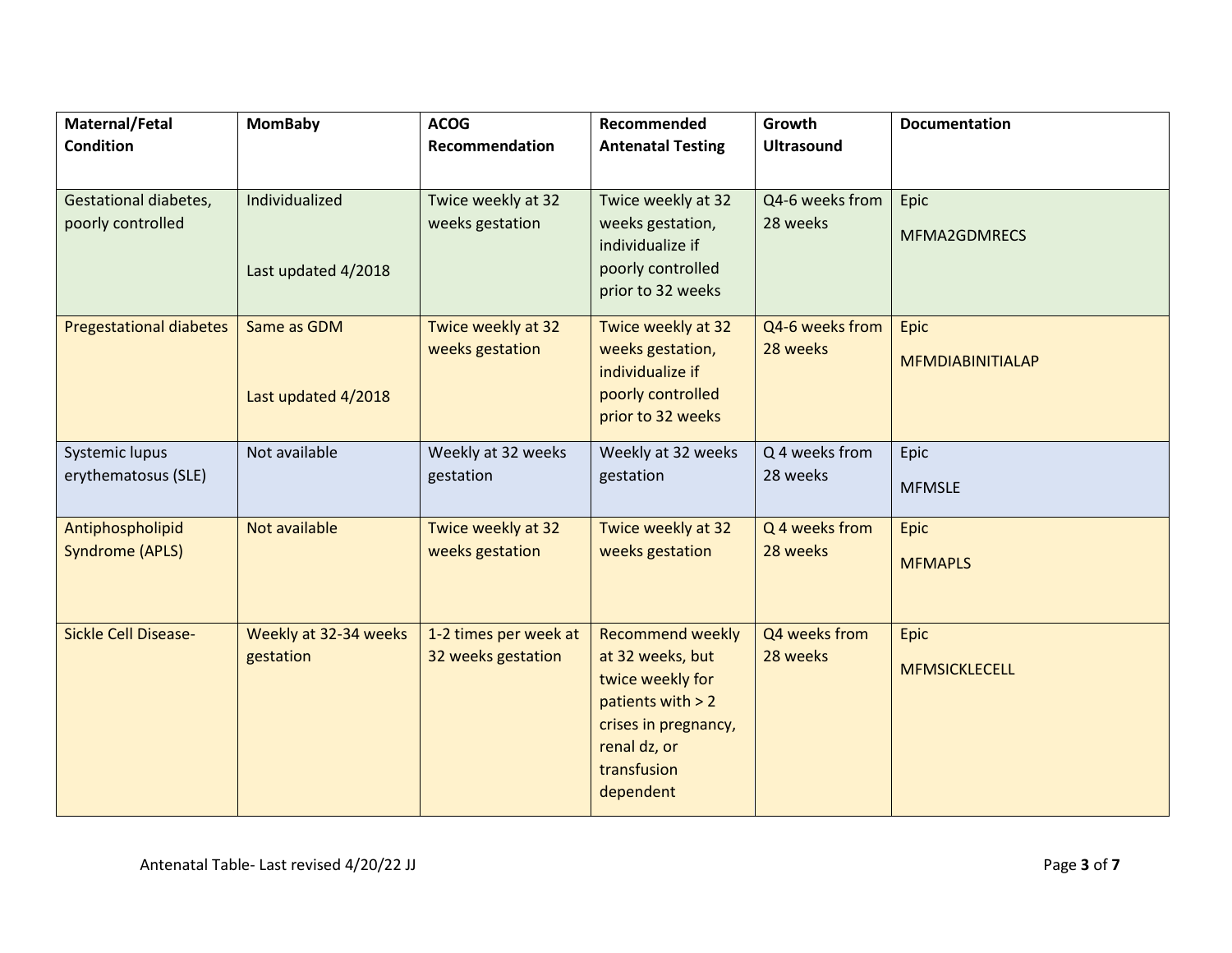| Maternal/Fetal             | <b>MomBaby</b>       | <b>ACOG</b>           | Recommended              | Growth                    | <b>Documentation</b>     |
|----------------------------|----------------------|-----------------------|--------------------------|---------------------------|--------------------------|
| <b>Condition</b>           |                      | Recommendation        | <b>Antenatal Testing</b> | <b>Ultrasound</b>         |                          |
|                            |                      |                       |                          |                           |                          |
| <b>Sickle Cell Disease</b> | See above            | At time of diagnosis, | Individualize            | Q4 weeks from             |                          |
| Complicated*               |                      | individualized        |                          | 28 weeks                  |                          |
|                            |                      |                       |                          |                           |                          |
| <b>Renal Disease</b>       | Not available        | 1-2 times per week at | 1-2 times per week       | Q 4 weeks from            | Epic                     |
| (Cr > 1.4)                 |                      | 32 weeks gestation    | at 32 weeks              | 24 weeks                  | MFMRENALDISEASE          |
| In vitro fertilization     | Not available        | Weekly at 36 weeks    | Weekly at 36 weeks       | Third trimester           | Epic                     |
|                            |                      | gestation             | gestation                | growth<br>ultrasound      | <b>MFMIVFINIT</b>        |
|                            |                      |                       |                          |                           |                          |
| Alcohol, 5 or more         | Not available        | Weekly at 36 weeks    | Weekly at 36 weeks       | Third trimester           | Epic                     |
| drinks per week            |                      | gestation             | gestation                | growth<br>ultrasound      | MFMALCOHOL               |
|                            |                      |                       |                          |                           |                          |
| Polysubstance abuse        | Not available        | Individualized        | Individualized           | Third trimester<br>growth |                          |
|                            |                      |                       |                          | ultrasound                |                          |
|                            |                      |                       |                          |                           |                          |
| Pre-pregnancy BMI 35-      | Not recommended for  | Weekly at 37 weeks    | No testing               | <b>Third trimester</b>    | <b>Epic</b>              |
| 39.9                       | BMI < 40             | gestation             |                          | growth                    | <b>MFMOBESEINITIALAP</b> |
|                            | Last updated 11/2021 |                       |                          |                           |                          |
| Pre-pregnancy              | Weekly at 34 weeks   | Weekly at 34 weeks    | Weekly at 34 weeks       | Q 4 weeks from            | Epic                     |
| <b>BMI &gt;40</b>          | gestation            | gestation             | gestation                | 28 weeks                  | MFMOBESEINITIALAP        |
|                            | Last updated 11/2021 |                       |                          |                           |                          |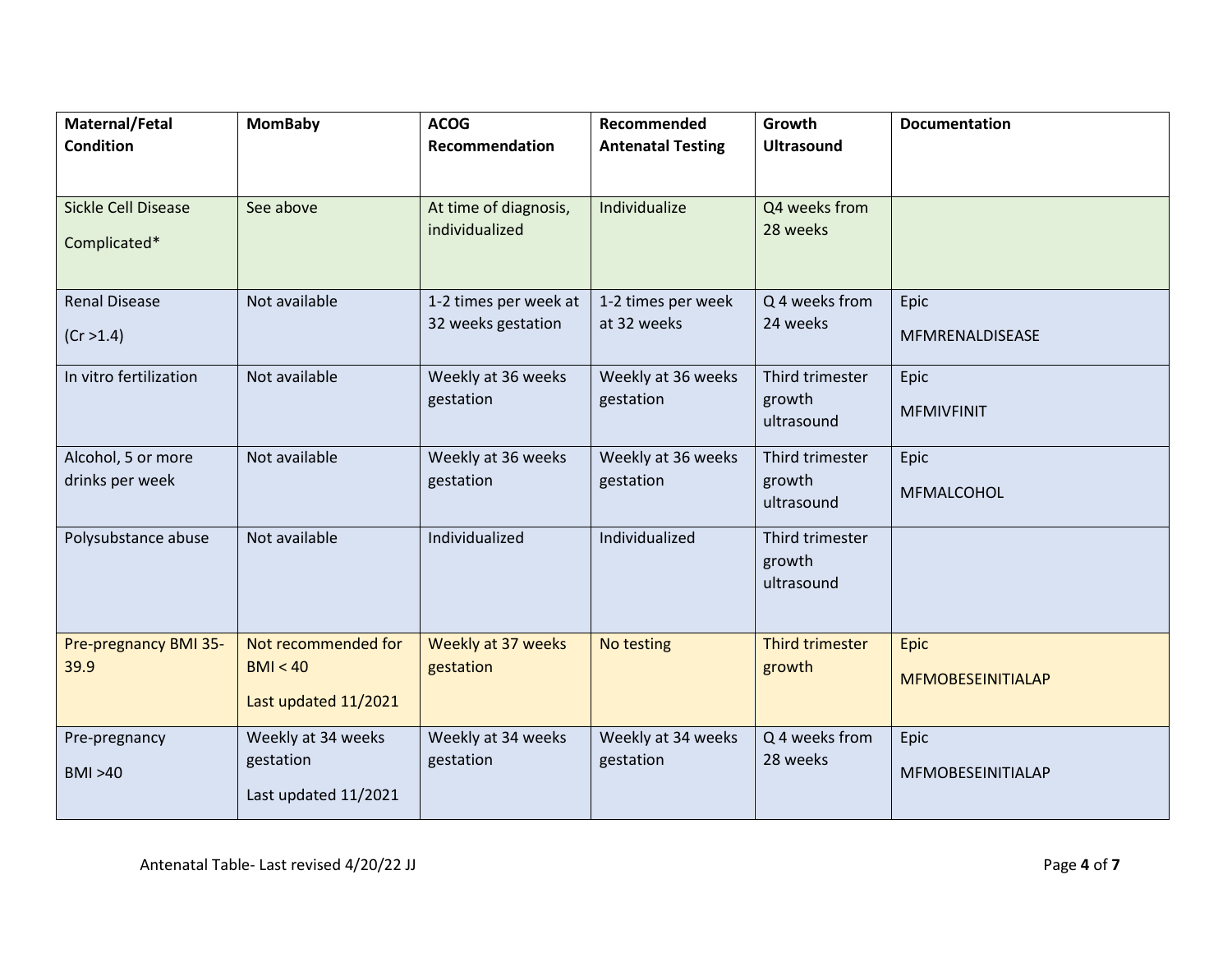| Maternal/Fetal                                                     | <b>MomBaby</b>                                                      | <b>ACOG</b>                                                                                                                 | Recommended                                                             | Growth                                                   | <b>Documentation</b>                                  |
|--------------------------------------------------------------------|---------------------------------------------------------------------|-----------------------------------------------------------------------------------------------------------------------------|-------------------------------------------------------------------------|----------------------------------------------------------|-------------------------------------------------------|
| <b>Condition</b>                                                   |                                                                     | Recommendation                                                                                                              | <b>Antenatal Testing</b>                                                | ultrasound                                               |                                                       |
| Maternal age older<br>than 35 years old                            | Weekly at 36 weeks if<br>age > 39                                   | Individualized (no<br>indication if isolated<br>AMA-text)                                                                   | Weekly at 36 weeks<br>if age $>39$                                      | <b>Ultrasound or</b><br>clinical estimate<br>at 32 weeks | Epic<br><b>MFMAMAINITIAL</b><br><b>Or</b><br>MFMAMA45 |
| <b>IUFD</b>                                                        | Not available                                                       | 1-2 times per week at<br>32 weeks gestation<br>*Individualized for<br>IUFD prior to 32<br>weeks                             | Weekly at 32 weeks<br>gestation                                         | Individualize                                            | Epic<br><b>MFMIUFDHX</b>                              |
| Previous fetal growth<br>restriction requiring<br>preterm delivery | Not available                                                       | Weekly at 32 weeks<br>gestation                                                                                             | No testing in the<br>setting of normal<br>growth                        | Q 4 weeks from<br>28 weeks                               |                                                       |
| History of pre-<br>eclampsia requiring<br>preterm delivery         | Not available                                                       | Weekly at 32 weeks<br>gestation                                                                                             | No testing in the<br>setting of normal<br>growth and blood<br>pressures | Q 4 weeks from<br>32 weeks                               |                                                       |
| Cholestasis                                                        | Weekly at 32 weeks for<br>bile $acids > 40$<br>Last updated 2/24/21 | 1-2 times per week at<br>time of diagnosis<br>(when delivery would<br>be considered<br>because of abnormal<br>test results) | 1-2 times weekly at<br>time of diagnosis                                | Q 4 weeks at<br>time of diagnosis                        | Epic<br><b>MFMCHOLESTASIS</b>                         |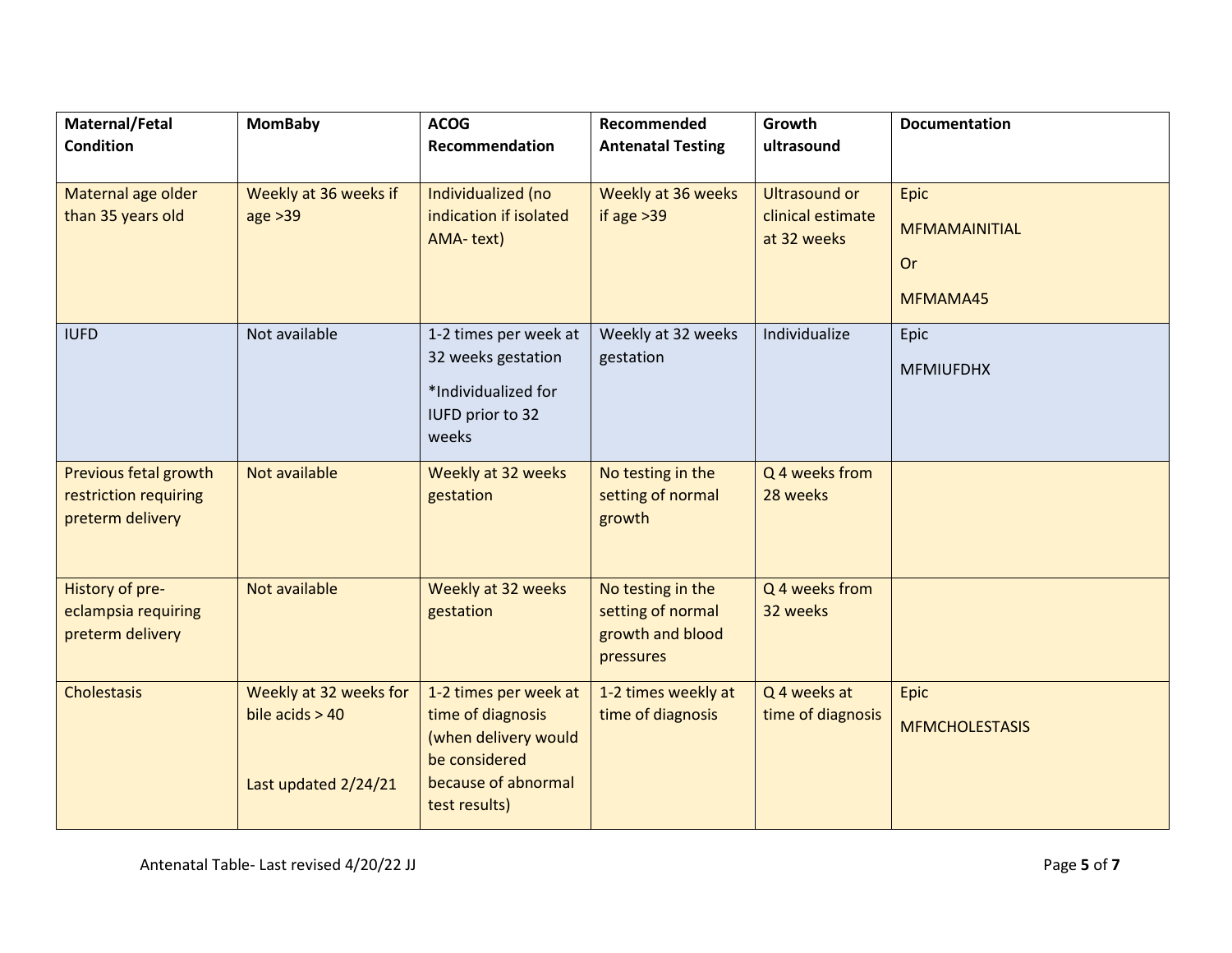| Maternal/Fetal                                                                                                                                                                                         | <b>MomBaby</b> | <b>ACOG</b>                                | Recommended                                                                                                                | Growth                                                    | <b>Documentation</b> |
|--------------------------------------------------------------------------------------------------------------------------------------------------------------------------------------------------------|----------------|--------------------------------------------|----------------------------------------------------------------------------------------------------------------------------|-----------------------------------------------------------|----------------------|
| <b>Condition</b>                                                                                                                                                                                       |                | Recommendation                             | <b>Antenatal Testing</b>                                                                                                   | ultrasound                                                |                      |
| Late term                                                                                                                                                                                              | Not available  | 1-2 times per week at<br>41w0d             | 1-2 times per week<br>at 41w0d                                                                                             | Growth<br>ultrasound at 41<br>weeks                       |                      |
| Abnormal serum<br>marker:<br>PAPP-A < 5%th%<br>(0.4M oM)<br>2 <sup>nd</sup> trimester Inhibin A<br>>2.0 MoM<br>$2nd$ trimester AFP > 2-<br>2.5 MoM<br>2 <sup>nd</sup> trimester estriol<br>$<$ 0.5 MoM | Not available  | Weekly at 36 weeks<br>gestation            | <b>Antenatal testing</b><br>not recommended in<br>the setting of normal<br>growth ultrasound,<br>no other<br>comorbidities | Q 4 weeks from<br>28 weeks                                |                      |
| Chronic placental<br>abruption                                                                                                                                                                         | Not available  | 1-2 times per week at<br>time of diagnosis | <b>Weekly and</b><br>individualize timing                                                                                  | Q <sub>4</sub> week<br>ultrasound at<br>time of diagnosis |                      |
| <b>Velamentous cord</b><br>insertion                                                                                                                                                                   | Not available  | Weekly at 36 weeks<br>gestation            | Weekly at 36 weeks<br>gestation                                                                                            | Q 4 weeks from<br>32 weeks                                |                      |
| Single umbilical artery                                                                                                                                                                                | Not available  | Weekly at 36 weeks<br>gestation            | Weekly at 36 weeks<br>gestation                                                                                            | Q 4 weeks from<br>32 weeks                                |                      |